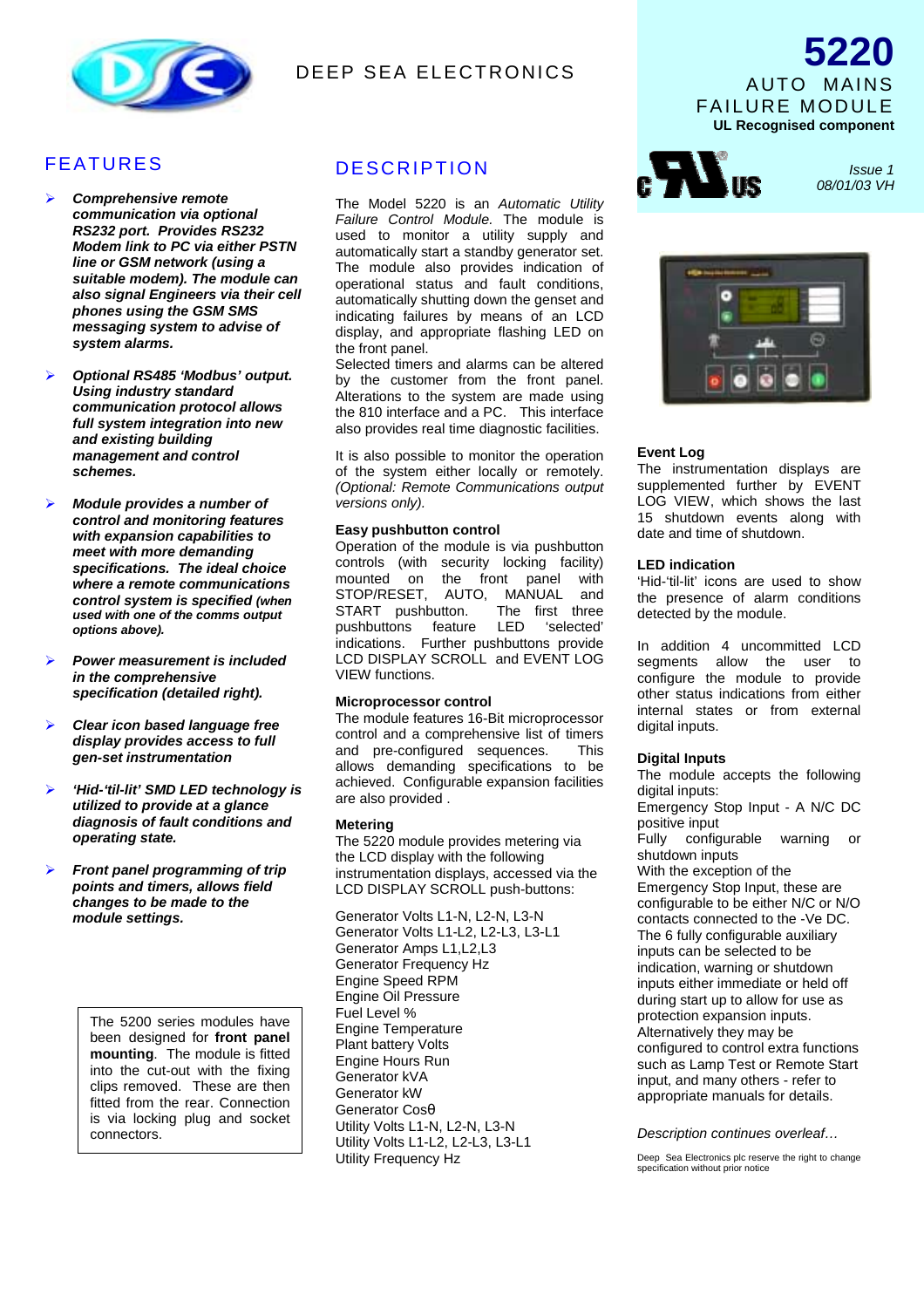# **DESCRIPTION** *Continued*

### **Analoge inputs**

Provided for Oil Pressure, Engine Temperature and Fuel Level. These connect to conventional engine mounted resistive sender units (such as VDO or Datcon Type) to provide accurate monitoring and protection facilities. Alternatively they can be configured to interface with digital switch type inputs for Low Oil Pressure and High Engine Temperature shutdowns. Fuel level gauge provides a low fuel level alarm, and transfer pump control logic.

#### **Relay outputs**

Provided for Fuel Solenoid Output, Start Output and three configurable outputs. The configurable relay functions can be selected from a range of different functions, conditions or alarms. The relays supply positive plant supply out. Additional output relays can be added by means of a 157 Relay Expansion Module. A total of 11 outputs are available with full expansion of the 5220 Module. This allows the module system to be incorporated into existing telemetry or Building Management Schemes via Volt-free contacts. Refer to appropriate manuals for details.

### **Multiple alarm channels**

Provided to monitor the following:

- Under/Over Generator Volts
- Over-current
- Under/Over Generator Frequency
- Under/Overspeed
- **Charge Fail**
- Emergency Stop
- Low oil pressure
- High engine temperature
- Fail to Stop
- Fail to Start (overcrank)
- Low/High DC Battery Volts
- Low Fuel Alarm
- Loss of speed sensing signal
- Utility out of limits
- Utility Under Volts
- Utility Over Volts
- Utility Under Freq
- Utility Over Freq

# **SPECIFICATION**

**DC Supply:** 8 to 35 V Continuous.

#### **Cranking Dropouts:**

Able to survive 0 V for 50 mS, providing supply was at least 10 V before dropout and supply recovers to 5V. *This is achieved without the need for internal batteries.*

**Max. Operating Current:** 425mA at 12 V & 215mA at 24 V.

**Max. Standby Current:** 250 mA at 12 V & 125 mA at 24 V.

**Alternator Input Range:** 75V(ph-N) to 277V(ph-N) AC (+20%) 3 phase 4 wire, 1 phase 2 wire 2 phase 3 wire and 3 phase 3 wire

**Alternator Input Frequency:** 50 - 60 Hz at rated engine speed (Minimum: 15V AC Ph-N)

**Magnetic Pick-up Voltage Input Range:**

+/- 0.5 V to 70 V Peak

**Magnetic Input Frequency:** 10,000 Hz (max)

**Start Relay Output:** 10 Amp DC at supply voltage.

**Fuel Relay Output:** 10 Amp DC at supply voltage.

**Auxiliary Relay Outputs:** 2 Amp DC at supply voltage.

**Dimensions:** 240mm x 172mm x 57mm (9½'' x 6¾'' x 2¼'' )

**Charge Fail / Excitation Range:** 0 V to 35 V

**Operating Temperature Range:** -30 to +70°C

**Utility Sensing Input Range:** 15V(ph-N) to 277V(ph-N) AC (+20%)

**Utility Sensing Input Frequency:** 50 - 60 Hz

**Generator loading Relay Output:** 8 Amp AC 250V.

**Utility loading Relay Output:** 8 Amp AC 250V

# TIMERS AND INPUT FUNCTIONS

- $\triangleright$  Start delay timer
- Stop delay timer
- ▶ Crank/Crank rest timers
- Engage attempt and manual crank limit timers
- Safety on delay timer
- $\triangleright$  Warm-up timer
- ▶ Cooling timer
- $\triangleright$  Energise to stop hold timer
- $\triangleright$  Pre-heat timer / Pre-heat bypass timer
- $\triangleright$  Smoke limiting control timers
- Fail to stop timer
- ▶ Over-speed overshoot timer
- $\triangleright$  Breaker pulse control timers
- DC Battery alarm delay timers



An Automatic Start version of the 5220 is also available (Model 5210). Please refer to Deep Sea Electronics for details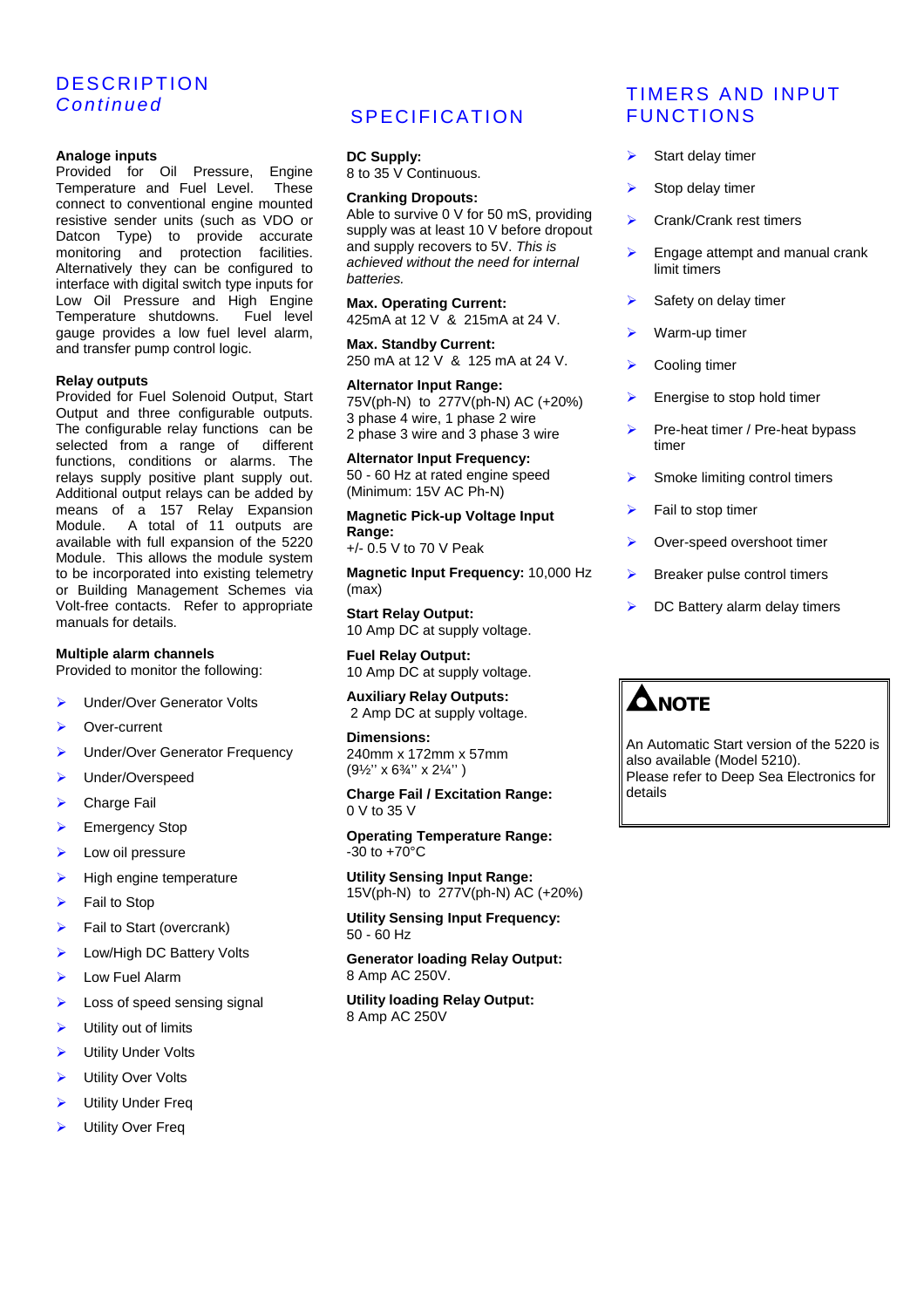# **TELEMETRY**

The 52xx Series PC software is MS- $\mathsf{Windows}^{\mathsf{TM}}$  based and allows the operator to control the module from a remote location.

The remote operator can also view the Instrumentation, Alarm and Event Log details, and the Relay and Input status*.*

#### **Optional features**

The 5220 module can provide the user with full telemetry facilities via the optional communications software. The module can be either connected to the PC using the 810 interface or via a suitable modem.

*Remote Communications output version only - RS232 or RS485 available.*

In the event of the module detecting an alarm condition, it will initiate a modem dial-out to the host PC informing the remote operator of the problem, giving identification of the module followed by alarm event and time and date of the occurrence.

*Remote Communications output version only.*

## EVENT CAPTURE

To assist in fault-finding etc., the standard module features an Event Capture facility. This records the last 15 shutdown alarms, allowing the operator to view the recent operating history of the module.



# CONFIGURATION

PC based configuration software allows for fast, simple and secure configuration of module parameters. Utilising the P810 interface to provide a safe isolated link to the PC, changes can easily be made to the system by authorised personnel.

Complex configurations can be saved and loaded from disk or output to a printer for reference. Diagnostic facilities allow for fault finding and monitoring during test and installation.

Alternatively, selected alarm trip points and timers can be adjusted from the front panel buttons.

# BUILT-IN FUNCTIONS

- Alternator Under/Over Volts Warning/Shutdown
- Alternator Under/Over Freq. Warning/Shutdown
- Under/Over Speed Warning/Shutdown
- Low Oil Pressure Warning/Shutdown
- $\blacktriangleright$  High Engine Temp Warning/Shutdown
- ▶ High/Low Battery Volts Warning
- ▶ Over-current Warning/Electrical Trip/Shutdown
- $\blacktriangleright$  Adjustable crank cycle/attempts
- $\triangleright$  External remote start input (On load/Off load)
- $\triangleright$  Built in Exercise Scheduler
- **EXECUTE:** Magnetic Pick-up or Alternator speed monitoring
- Event Logging of Shutdown Alarms
- Full Remote Control and Telemetry (*Option*)
- Graphic Icon based LCD Display for true Multi-lingual use
- $\geq$  6 Digital inputs Fully user configurable
- > 3 Configurable relay outputs
- $\blacktriangleright$  LCD Back-lighting for low light level operation
- System lock input
- SMS messaging capability with suitable GSM Modem
- Front panel configuration of timers and alarm trip points

# ENVIRONMENTAL TESTING STANDARDS

### **Electromagnetic Compatibility**

BS EN 50081-2: 1992 and EN 61000-6-4: 2000 EMC Emission Standards for the Industrial Environment

EN 61000-6-2:1999 EMC Immunity Standard for the Industrial Environment

#### **Vibration**

BS EN 60068-2-6 Ten sweeps (up and back down) at 1 octave/minute in each of the three major axes. 5Hz to 8 Hz @ +/-7.5mm constant displacement. 8Hz to 500 Hz @ 2gn constant acceleration

### **Temperature**

Cold: BS EN 60068-2-1-to  $-30^{\circ}$ C Hot: BS EN 60068-2-2 to 70 $^{\rm o}$  C

#### **Humidity**

BS EN 2011 part 2.1 93% RH @ 40<sup>0</sup> for 48 hours

### **Shock**

BS EN 60068-2-27 Three half sine shocks in each of the three major axes 15gn amplitude. 11mS duration.

#### **Electrical Safety**

BS EN 60950 Low Voltage Directive/Safety of information technology equipment, including electrical business equipment.